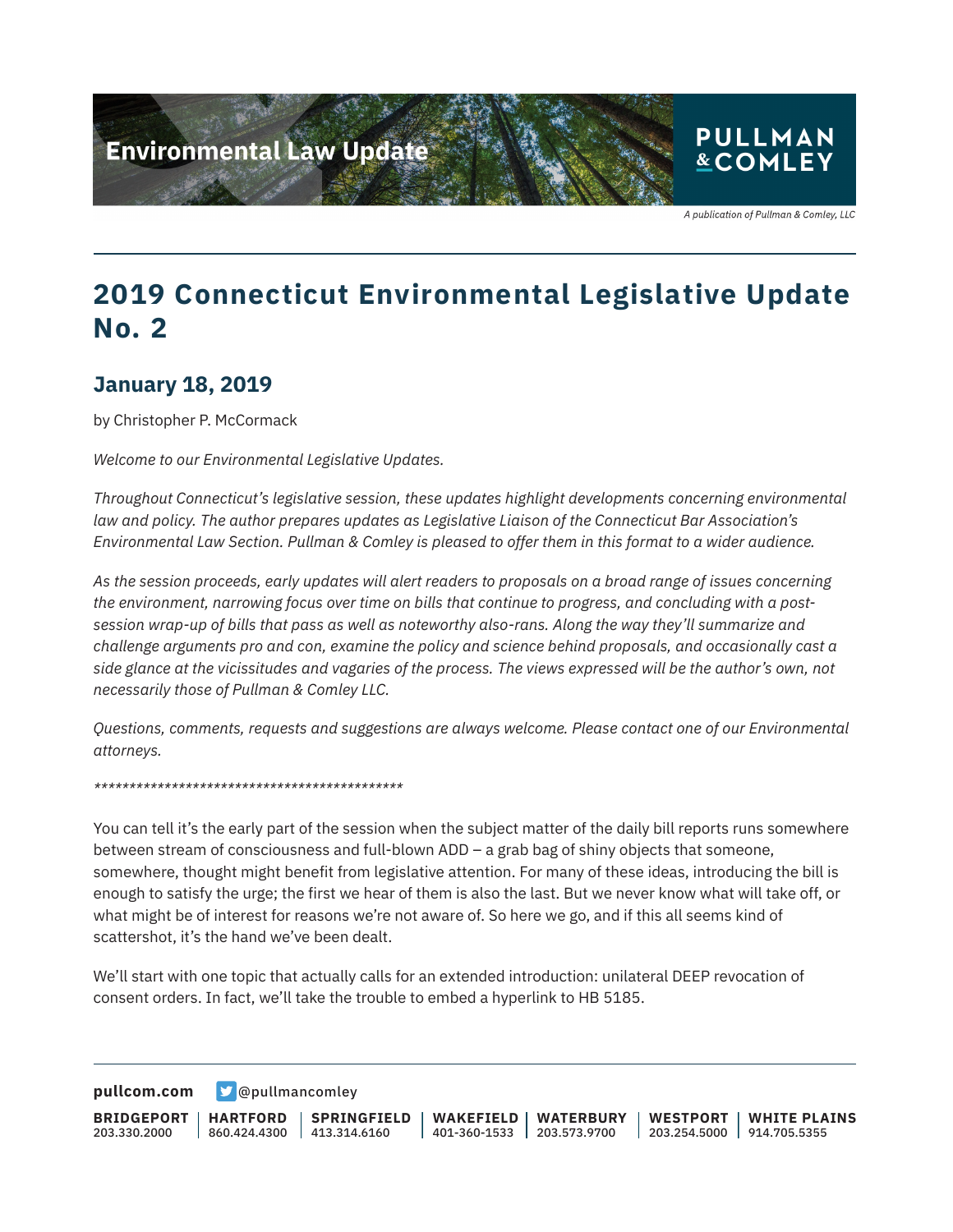# **PULLMAN &COMLEY**

### 2019 Connecticut Environmental Legislative Update No. 2

As regular readers of these updates know, DEEP unilaterally terminated a consent order a couple years ago in the middle of a dispute about the respondent's performance. (If those closest to the details feel this summary does neither side justice, good – we are resolutely trying to decouple this issue from the merits of that case.) Legislation has been proposed for several sessions in a row, always with DEEP opposition, to permit termination only with the consent of the respondent.

The objection to a right of unilateral termination is that it allows DEEP to take its marbles and go home if a dispute arises. This is problematic for respondents, who often swap material concessions for "peace" in the form of settled and predictable consent order obligations. Unilateral revocation doesn't restore the status quo ante. If one views negotiated consent orders as tantamount to contractual commitments, which many courts have done, this looks and feels unfair.

DEEP feels it needs to be able to withdraw from a consent decree when a respondent invokes it to stop DEEP from taking action DEEP considers necessary to protect human health and the environment. Fair enough – although boilerplate CO language says DEEP retains the right to issue other and further orders if actions under this CO aren't protective. This would seem to cover situations that call for more than what the CO requires – not where CO requirements are sufficient but DEEP doesn't feel the respondent is living up to them. In the latter situation, too, DEEP's options include an action to enforce the agreed terms of the CO, which would put a dispute before a neutral factfinder.

That's the core of the controversy as it's customarily viewed. The obvious solution – as reflected in HB  $5185$ is to require the consent of the respondent to, in effect, dissolve the contract. But that approach fails to address an important scenario where a unilateral right of termination makes sense.

A remediation consent order signatory may go belly up without completing its obligations. Now we have a brownfield problem, and we'd want to provide brownfield incentives to someone who volunteers to redevelop it. But some brownfield assistance is unavailable when there's an outstanding consent order. So, it's argued – and not just by DEEP – that we need to be able to clear out old consent orders that serve only to impede redevelopment. Since the defunct signatory isn't around to consent to termination, the only way to get these "zombie consent orders" out of the way is to allow for unilateral termination by the counterparty.

HB 5185 doesn't address this scenario. Interestingly, neither did the bill on this subject in the 2018 session that got as far as the file copy stage but otherwise just elaborated on the procedures by which DEEP and consent order signatories could litigate their differences. In other news, some other perennials and some new twists on old issues.

Fracking waste: HB 5244 proposes to expand the existing ban to include all gas and oil extraction wastes and brines. PA 14-200 prohibited fracking waste pending issuance of regulations governing its handling, which DEEP was to have proposed no later than July 1, 2018. No regulations have been proposed, so the ban remains.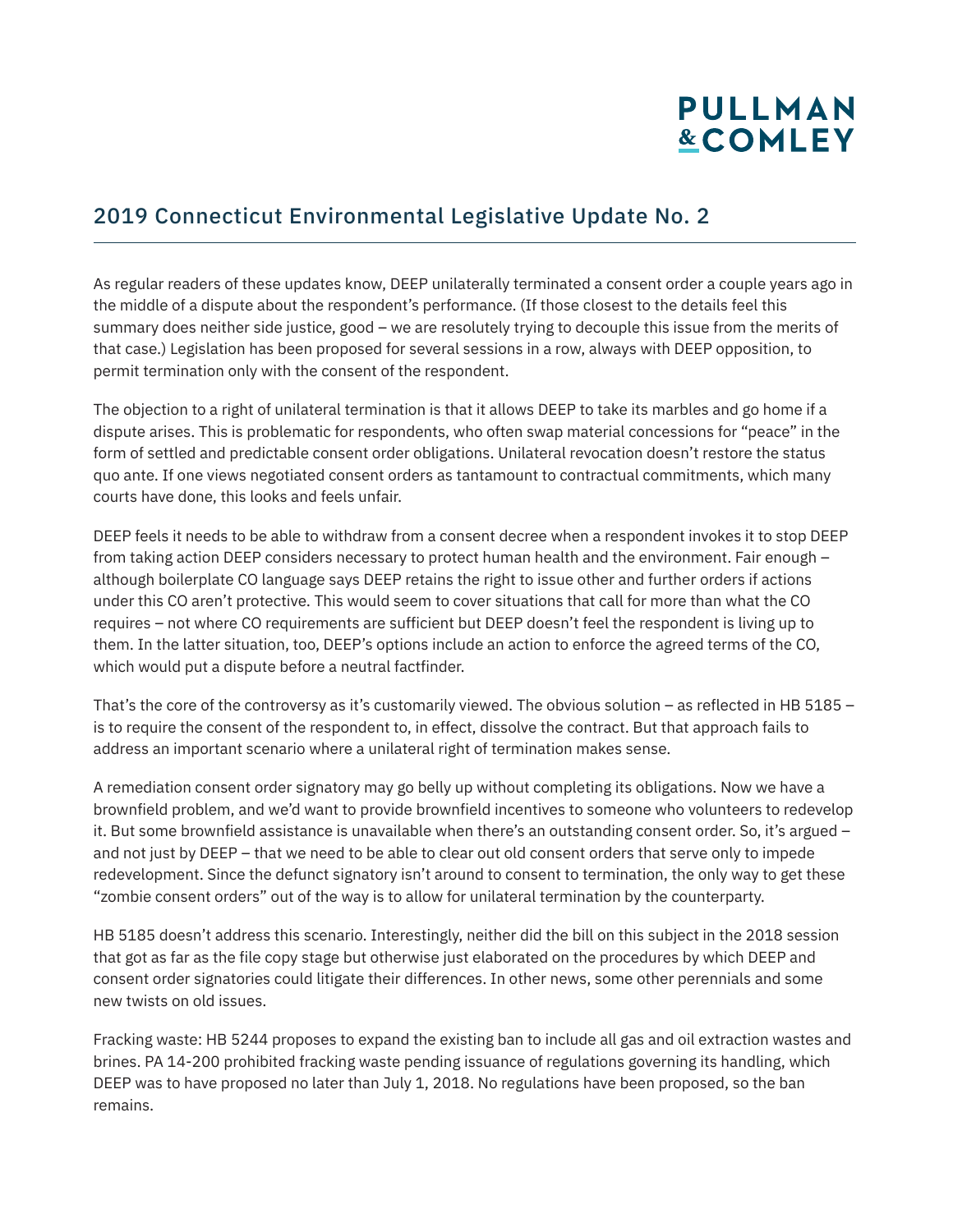# **PULLMAN &COMLEY**

### 2019 Connecticut Environmental Legislative Update No. 2

If the disposable straw is the current *bête noire* of plastic waste, HB 5245 reads like the Greatest Hits list – it proposes to ban not only plastic straws, but also plastic stirrers, polystyrene packaging, helium balloons, single use plastic bags and "products that contain microplastics." Will no one speak for the stirrers? Benjamin Braddock might get different advice today.

HB 5247 would require "all state and municipal developers and any company with a construction project" to employ stormwater best management practices. Don't we kind of already do that?

Artificial turf: HB 5249 would prohibit state or municipal purchase.

We've already mentioned HB 5024 to restrict use of wild and exotic animals in circuses and other traveling shows. HB 5248 would address the same subject by an outright prohibition. Whether it's a coincidence or not, today's batch includes a cluster of bills around trade in animals. HB 5246 would prohibit the sale of dogs, cats and rabbits at pet shops. (What's left? Snakes and mice might be a good combination – repeat business, you know.) HB 5250 would prohibit "wildlife trafficking," i.e. sale or purchase of products and parts such as ivory and shark fins. HB 5251: same for shark fins specifically. And HB 5252 would prohibit the sale of cetaceans – anywhere, not just in pet shops.

How about a grant program to help municipalities with the cost of removing trees damaged by the emerald ash borer? HB 5253 says that would be nice.

A repeat from last session: HB 5254 to establish a pilot program authorizing towns to impose a buyer's conveyance fee to fund open space acquisitions.

More in the land use end of the spectrum, but rather intriguing: HB 5273 proposes to establish "as of right" multifamily zones within a half-mile radius of "fixed route transit stops."

Labeling for "consumer products" containing GMOs: HB 5278. Which would be what? Presumably not those covered by the federal rule for GMO – excuse us, "bioengineered" – foods, which pre-empts inconsistent state requirements. Industrial hemp, maybe.

Not necessarily environmental, but HB 5280 proposes to study the effects of chemical road treatments for ice removal and evaluate alternatives.

Last but not least, the Legislative Liaison was mortified to discover that a production error resulted in omission of the Bonus Legislative Update from our first missive of the session. The staff responsible has received a stern talking-to and assures us that this sort of thing is relatively unlikely to happen again, for the most part.